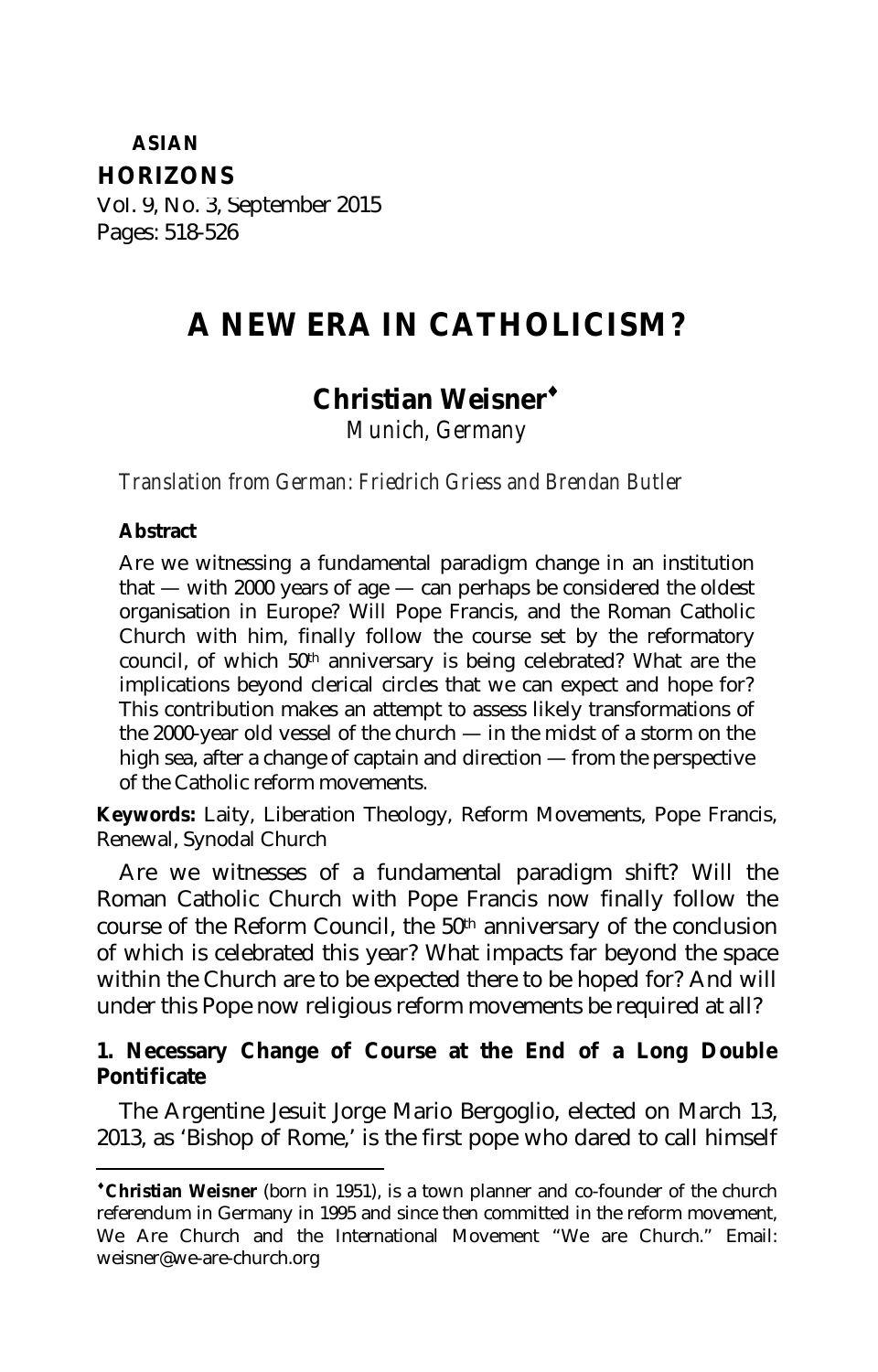after St Francis of Assisi (1181/1182-1226), the mendicant monk and church reformer in one. The fact that after almost 800 years a non-European became Pope, gives us hope that the Catholic Eurocentrism is systematically reduced, and it signals the vision of a church that stands for justice on a global scale.

Just in time for the 50th anniversary of the closing of the Second Vatican Council on 8 December 2015, the Cardinals have elected a new 'Bishop of Rome,' who takes the Reform Council from a whole new perspective and with the experience of Latin America in the view, the continent in which more than 40 percent of the world's Catholic population lives, and where the visions of the Council have been implemented most intensively.

Francis could have been chosen already in the conclave in 2005. However, after the nearly 35 years double pontificate of John Paul II and Benedict XVI, the latter having much impact already during his 23 years as prefect of the Congregation for the Doctrine of Faith, and after the revelations of Vatileaks, the electing cardinals understood the need for a change of the course.

The resignation of Pope Benedict in spring 2013 was a historic occasion and has changed the papacy from the inside in a good sense, has relativized the entire hierarchical structure and opened for his successor new freedom and opportunities for development.

The decisive factor will now be whether Francis will succeed in reforming the Roman Curia, which has solidified over the centuries to an absolutist power block, thereby restoring the credibility of the church leadership. Francis is considered to be value-conservative; but in any case he had a greater willingness to listen and to learn. The abolition of compulsory celibacy for Catholic priests seems to be possible for him. The door to the priesthood for women he sees as closed — but at least he speaks of a door, for which theology can indeed find a key.

How strong the resistances is to any kind of reform within the Vatican itself, is shown by the fact that he felt compelled to express sharp criticism of the Roman Curia at Christmas greetings 2014.

From the start, to a great extent Francis has the support of the people in the pews. A survey published in December 2014 by the Pew Research Center (Washington, DC) in 43 countries shows an average approval for Pope Francis of 60 percent and only 11 percent rejection. Particularly high approval ratings have been found in Europe (84 percent), United States (78 percent) and Latin America (72 percent).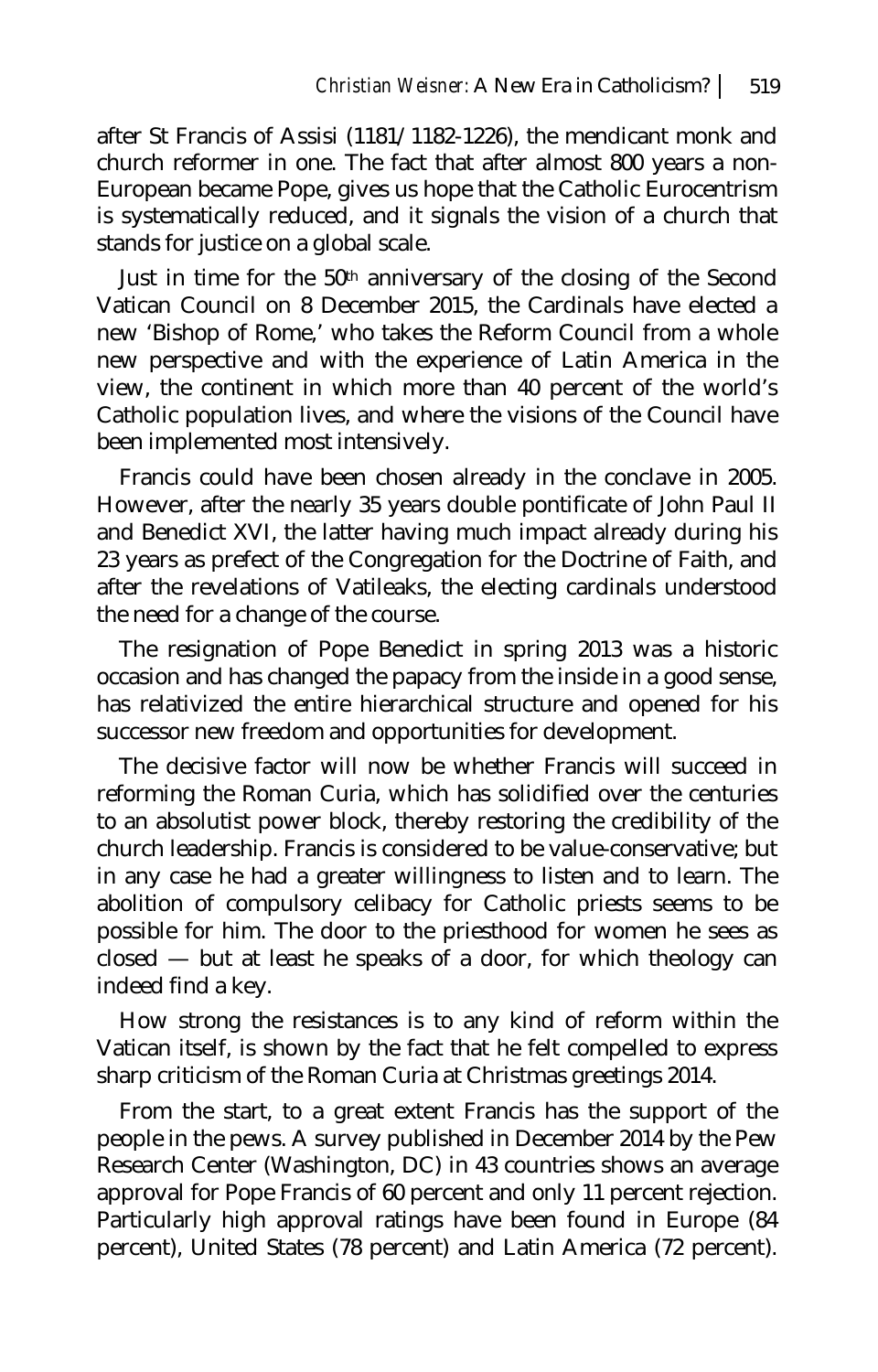The American news magazine *Time* declared Pope Francis as the 'Person of the Year 2013.' Fortune magazine placed him in 2014 at the top of the 'World's 50 Greatest Leaders.'

#### **2. Renewal from the Periphery — Francis' Experiences from Latin America**

The Argentine bishop, Bergoglio was designated as an advocate of the poor. At the same time the expectation grew that with him the awakening of the church renewal from within will come. The claim that the Church must be a Church for the poor, and the need for structural church reform go hand in hand with Francis. Even before his election, he expressed this very succinctly in the non-secret preconclave on March 9, 2013.

At the first press conference after his election, with the phrase to 'How I wish a poor church for the poor,' he established connection to what Pope John XXIII had formulated before the Second Vatican Council as his vision. It is a vision that most intensively continued to live in the following years in the Latin American Church and has survived despite the most massive political and ecclesiastical oppression. This hard-won and in practice matured vision has now returned with Bergoglio 'from the end of the earth' into the Vatican. The Church in no other continent has such a post-conciliar history.

To this way belong many martyrs such as Archbishop Oscar Arnulfo Romero, whose beatification process Francis has opened again. From this history Bergoglio has been influenced. He himself has often had disputes with the Vatican and even personally experienced censorship.

Jorge Mario Bergoglio is a representative of the 'theology of the people,' the Argentine version of liberation theology that the then-Cardinal Joseph Ratzinger as Prefect of the Congregation for the Doctrine of Faith, and now emeritus Pope Benedict, has vehemently opposed for decades. Characteristically for Bergoglio and his theological teacher Lucio Gera, influenced by the Jesuit Karl Rahner, that theology arises from the ministry. As President of the Argentine Bishops' Conference, he decisively co-designed the final document of CELAM in Aparecida.

#### **3. Return to Reforms of the Second Vatican Council**

Now with Francis there is yet another chance that the epochal change continues, initiated 50 years ago by the Second Vatican Council. In many respects Francis continues on the political line and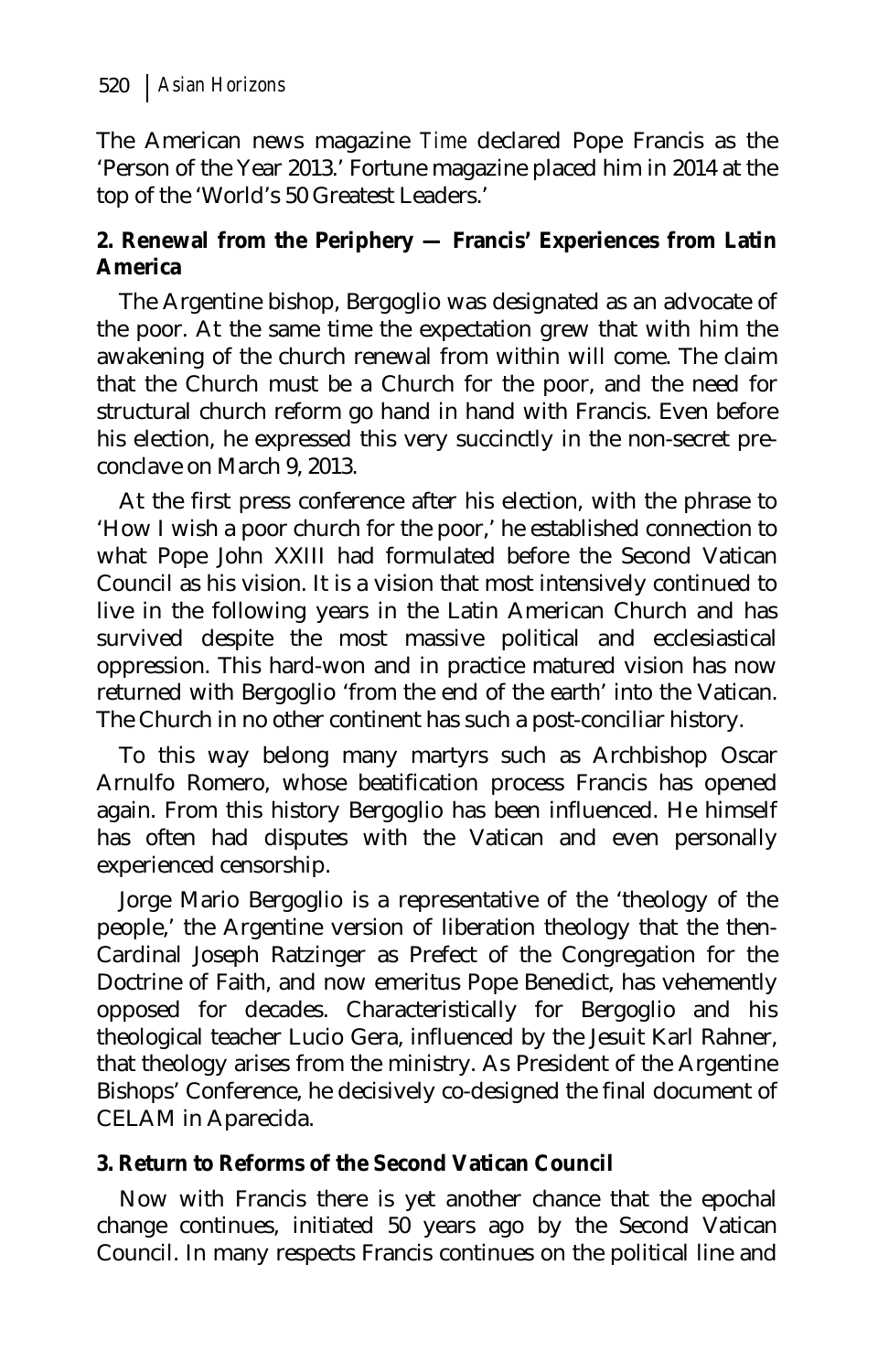the internal church reform projects of Paul VI (passing the tiara, social encyclical *Populorum Progressio*, visit to the UN, foreign travel, ecumenism, liturgical reform).

After two more restorative pontificates Francis is now undertaking everything to return the church to the reforms of the Council and to initiate processes that hopefully cannot be stopped. It is a fundamental cultural shift that now at last implements what the Second Vatican Council intended 50 years ago.

The Second Vatican Council emphasised collegiality and recognized that bishops as having a key responsibility in church leadership. What matters now is that the bishops around the world along with all the baptized — are ready to fully assume their rightful responsibilities for their local churches and the universal Church. Subsidiarity must not only demanded for society and the state, but must be lived in the Church itself. 'If the church does not have the courage to reform their own structures, they will never have the moral strength to criticize the structures of society.' (Bishop Dom Helder Camara shortly after the Council).

In view of the (too) high expectations that are expressed in many quarters after this change of pontificate, it can be rightly feared that the expected course changes do not take place or not fast enough or not exactly in the desired direction. If Francis as a leader loses the goodwill of the people in the pews as well as of the public and of the media, and the hope for the so long awaited 'Good Shepherd' and 'good ruler' will be disappointed, the break with tradition could be much worse than in previous decades. This fear may perhaps still let many bishops hesitate to give Francis the full support he needs. There may also be Cardinals who, at his election, have recognized the need for a change of the course, but who now consider the change of the course to be too strong and too fast. Some may also fear a Gorbachev effect that with the decentralization, it will happen to the global Roman Catholic Church as it was the case with disintegrating Soviet Union.

### **4. Francis' Courage to the Synodal Way and his Commitment to Global Justice**

The Roman Catholic Church is now at a critical crossroad. The tremendous backlog of reforms and the substantial failure of the Curia urgently require a new style of management and decentralization. Francis has opted for a synodal way and tries to initiate processes. In *Evangelii Gaudium*, Francis expressively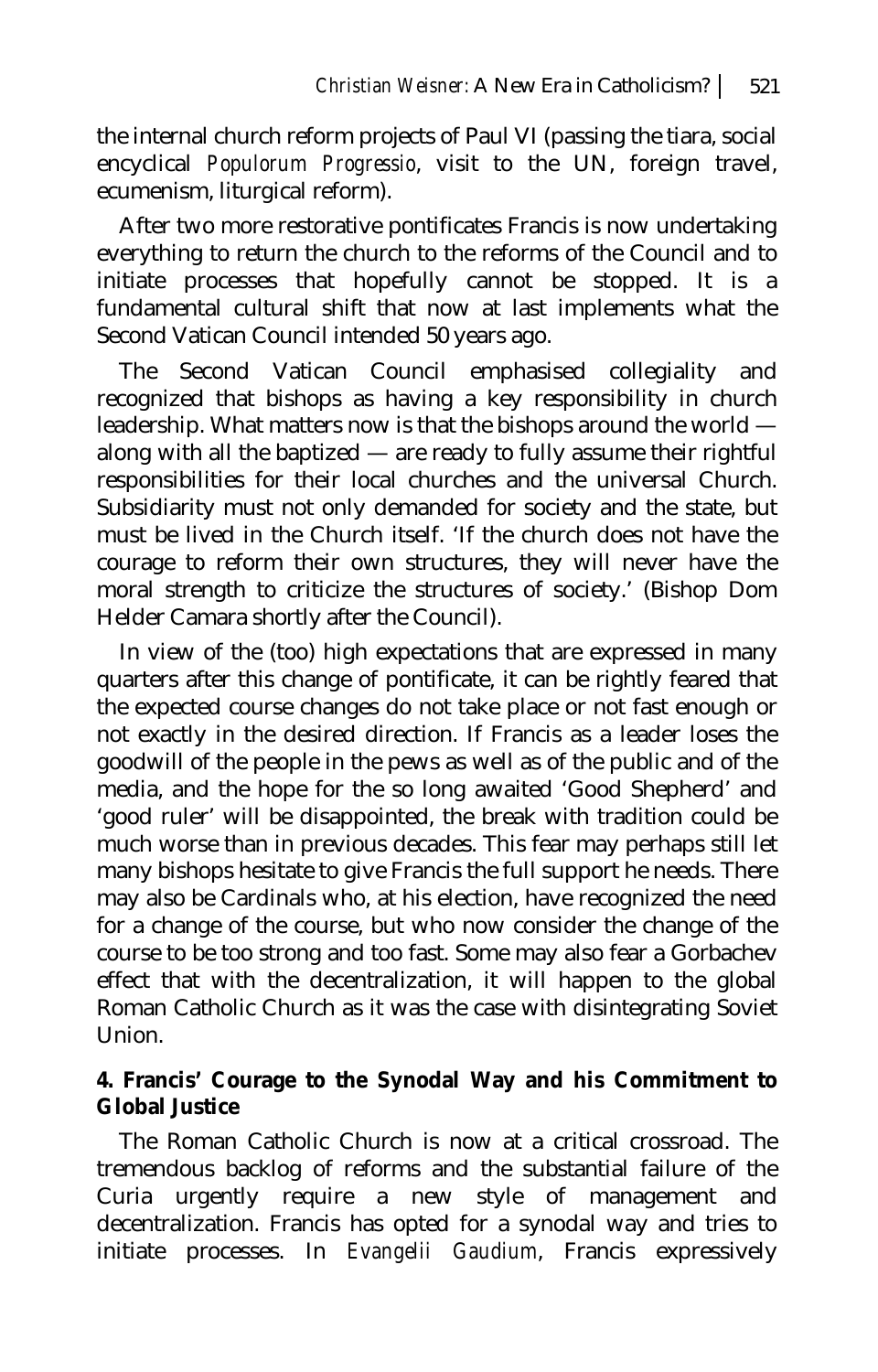designates his four principles for the process character: 'Time is greater than space', 'Unity prevails over conflict', 'Realities are more important than ideas' and 'The whole is greater than the part' (EG, 222-237).

This includes — despite some shortcomings in implementation the broad consultation process in preparation for the Family Synod that Pope Francis initiated. 'Realities are more important than ideas' (EG, 231) is a core idea of Francis. This must have consequences. The Church's sexual teaching overall is understood neither in content nor in the form because it has lost touch with the reality of man. But the process character of the Synod requires patience and for some it is difficult to be understood.

Francis sees first and foremost the need for a change of mentality, especially among the bishops, and practices a dialogic and spiritual leadership style. But by that the deep church leadership crisis is far from being over. To safeguard the reform process put in motion by Francis theologically and in church politics, even much stronger support from all reformist cardinals, bishops and theologians around the world is urgently needed.

With his critique of capitalism Francis is not afraid of addressing the economically and politically powerful. As a common thread, the opinions of Francis run through the scandal of poverty and the option for the poor. Above all, his programmatic encyclical *Evangelii Gaudium* and the sentence contained therein 'this economy kills' evoked the bourgeois public opposition and outrage. Francis' words leave nothing to be desired in terms of clarity, but correspond to the long tradition of church doctrine up to the statements of recent popes.

The Catacombs Pact of 16 November 1965, inspired by the idea of a 'church of the poor' by Pope John XXIII, won new relevance with Pope Francis. Francis was the first Pope, who invited the leaders of social movements from all over the world to a meeting at the Vatican. His sensational speech on October 28, 2014 was far more radical and more important than his programmatic encyclical *Evangelii Gaudium*. Some have interpreted this speech even as a 'spontaneous encyclical on poverty and the environment'.

#### **5. Process-oriented Change Management of a World Organization**

Pope Francis relies on 'collegiality' instead of 'papal absolutism'. Two years after his election, the new course is increasingly apparent. Within the global Roman Catholic Church, a mood swing is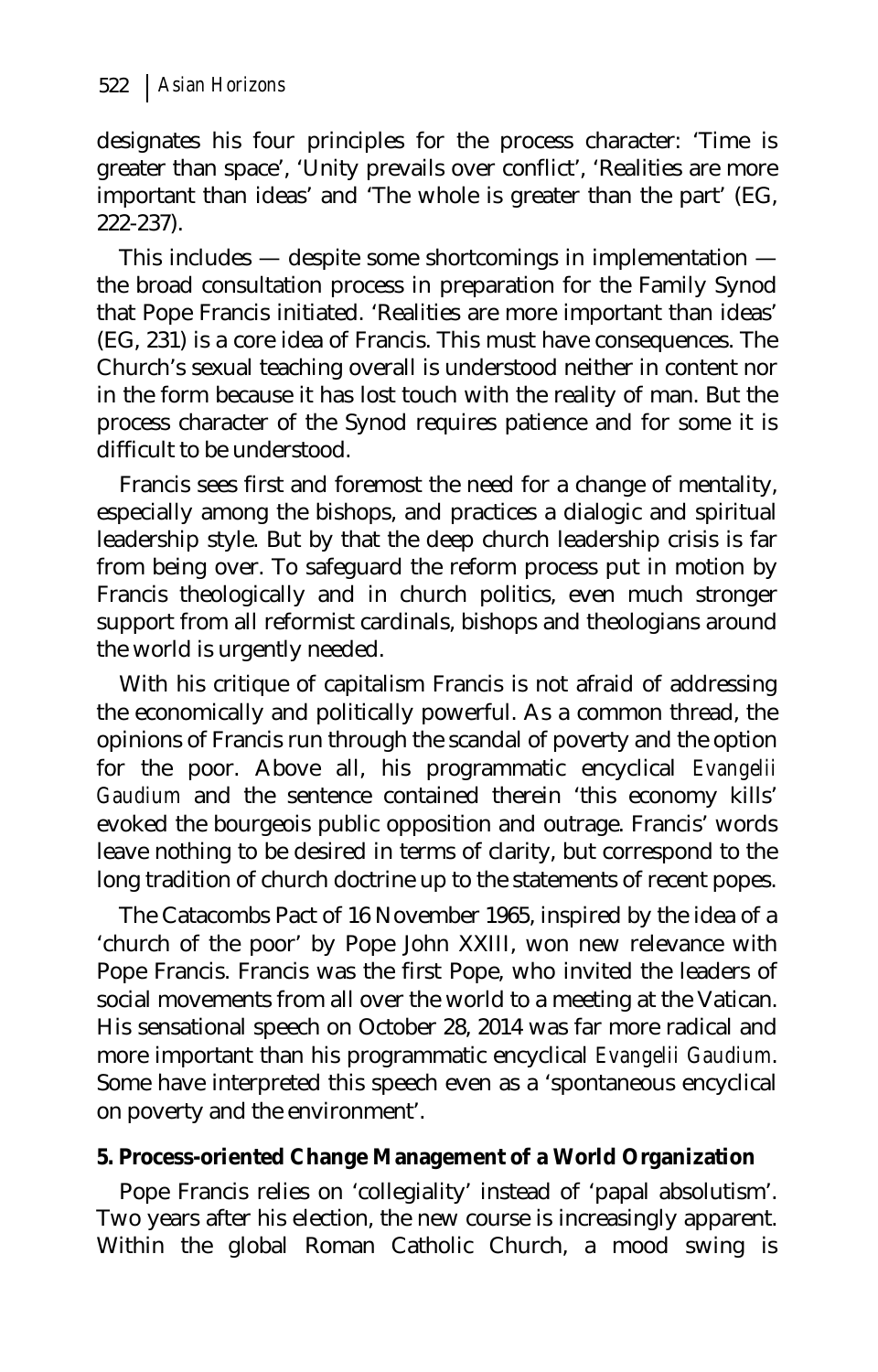happening that during the long double pontificate of the last two popes nobody thought to be possible. But it is not only the new and spiritual leadership style. Francis has made numerous personnel and organizational decisions that encourage the hope for a basic reform.

As might have been expected, there are strong countervailing forces against any reform not only in the Vatican, but also by bishops and traditionalist groups around the world that operate behind the scenes, but increasingly also speak out. But the Jesuit Francis with his decades of leadership experience in the extremely difficult situation of the Argentine military junta seems to have already taken into account these reactions.

The convocation of international advisory bodies which already took place after a short time was an important step of a new collegial management style. The discussions so far, however, show how difficult a reform of the Curia is that which Pope Paul VI had tried. Particularly delicate areas of action are the fight against the crimes of abuse of minors by clergy and transparency in the controversial Vatican Bank and the opaque Vatican finances.

The Curia reform is for Francis not only the result of administrative reforms and modifying what have become obsolete and outdated structures, but rather the result of a vibrant new orientation to the principles of the gospel. It is therefore important not only to increase the effectiveness of the Curia, but that a spirit of transparency, a collegial pluralism and democratic foundation becomes effective.

#### **7. At the Beginning of a New Church Era?**

2015 is the year of anniversaries, major challenges and important decisions. 50 years after the end of the Second Vatican Council it will be seen at the Family Synod this fall, if the impetus for reform set by Pope Francis is consistently taken up and continued. We are experiencing a situation that has opened the possibility of a crisis, the possibility of repentance and turning. We cannot hope that the new church is given us from above, however. Rather, we must open ourselves, looking for the new things.

Also the Church Referendum *We Are Church*, launched 1995 in Austria, celebrates its 20th anniversary this year. Worn by the vision of People of God of the Council, it had five points of the internal church renewal on the content: fraternal church, full equality of women, voluntary celibacy, an affirmative attitude to sexuality, good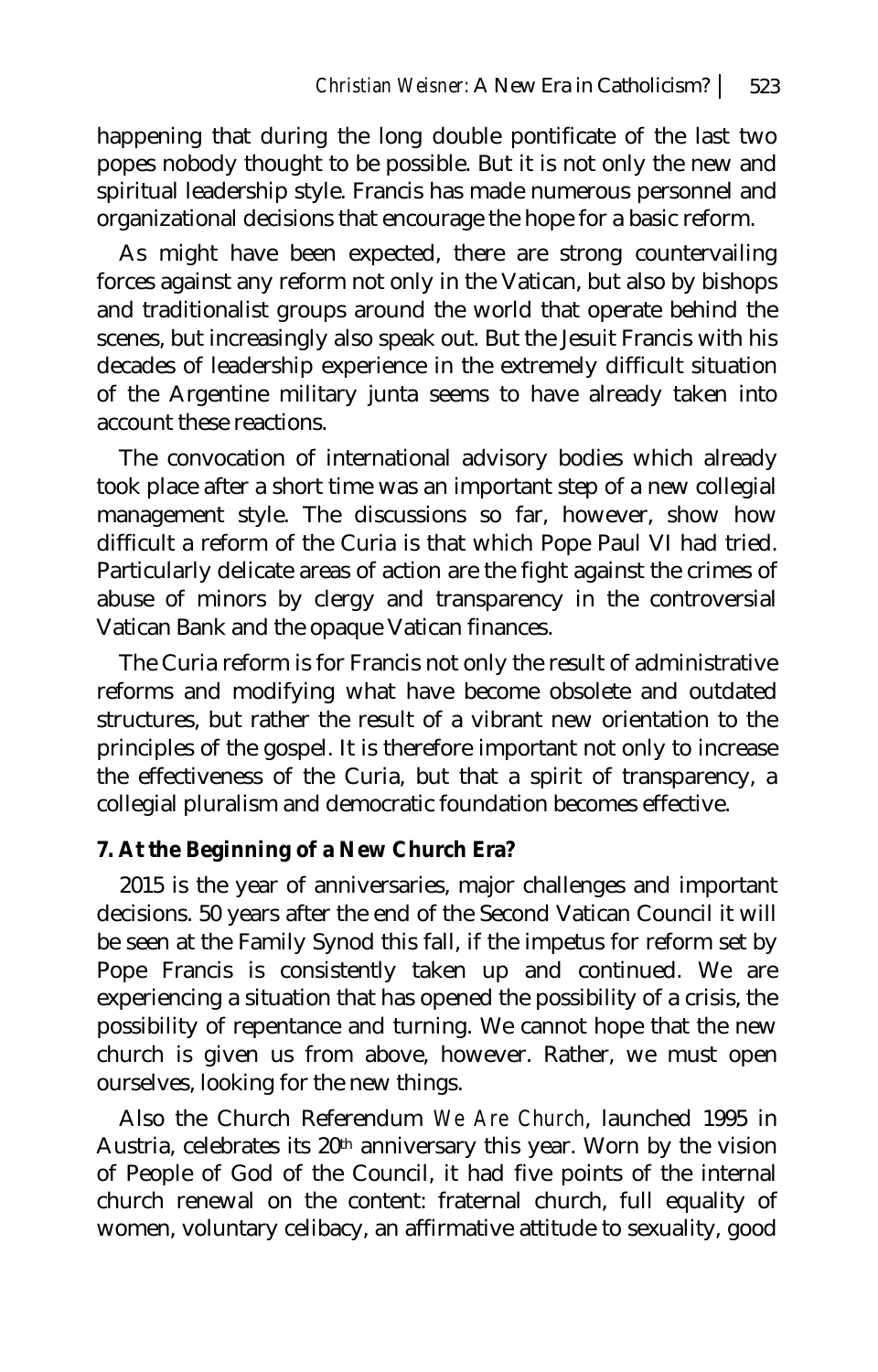news instead of threatening message. Until now, none of these demands are realized.

In common with many other reformers worldwide and in collaboration with a renewal oriented theology, it has been possible to advance a broad shift in consciousness in the church people, as studies and surveys have repeatedly shown. The five points of the church referendum, supplemented by the ecumenical movement, have become a global reform canon for a church that can concretize the theology of communio of the Second Vatican Council.

The shortage of priests and the associated current collapse of classical pastoral community come forward to the development, because there is no one who might patronize the communities. But dogma and canon law still try to impose an authoritarian preconciliar church image.

Francis and we still face a long way to bring the Roman Catholic Church back on reforms in the direction of the Second Vatican Council. Will the bishops manage to share the synodal way of Francis? Are they willing to go synodal also in their dioceses? And how it is possible to 'carry' the traditionally oriented believers? If no convincing solutions are obtained this year, the decaying of authority of the Catholic Church will be far worse than by the encyclical *Humanae Vitae*.

## **8. 'Global Player' with Great Responsibility**

Of the estimated more than eight billion people living in 2030 on our planet, more than a quarter will belong to the Christian churches. For the Roman Catholic Church, one of the few 'global players', this means — not only in religious terms — a great responsibility far beyond their own faith community. Because it is of worldwide influence whether and how the largest single church interferes with the questions of survival of humanity, what ethical standards they proclaim and practise themselves — from sexual teaching to business ethics and to the ethical issues at the beginning and end of human life.

But even discussions on mandatory celibacy, priesthood of women and the use of condoms are, in view of the world problems, more than just the 'usual intra-Catholic controversial issues,' the issue here are all existential questions, namely how power is exercised, how men and women interact in the following of Jesus, how sexuality is practised responsibly and how the tensions between passing tradition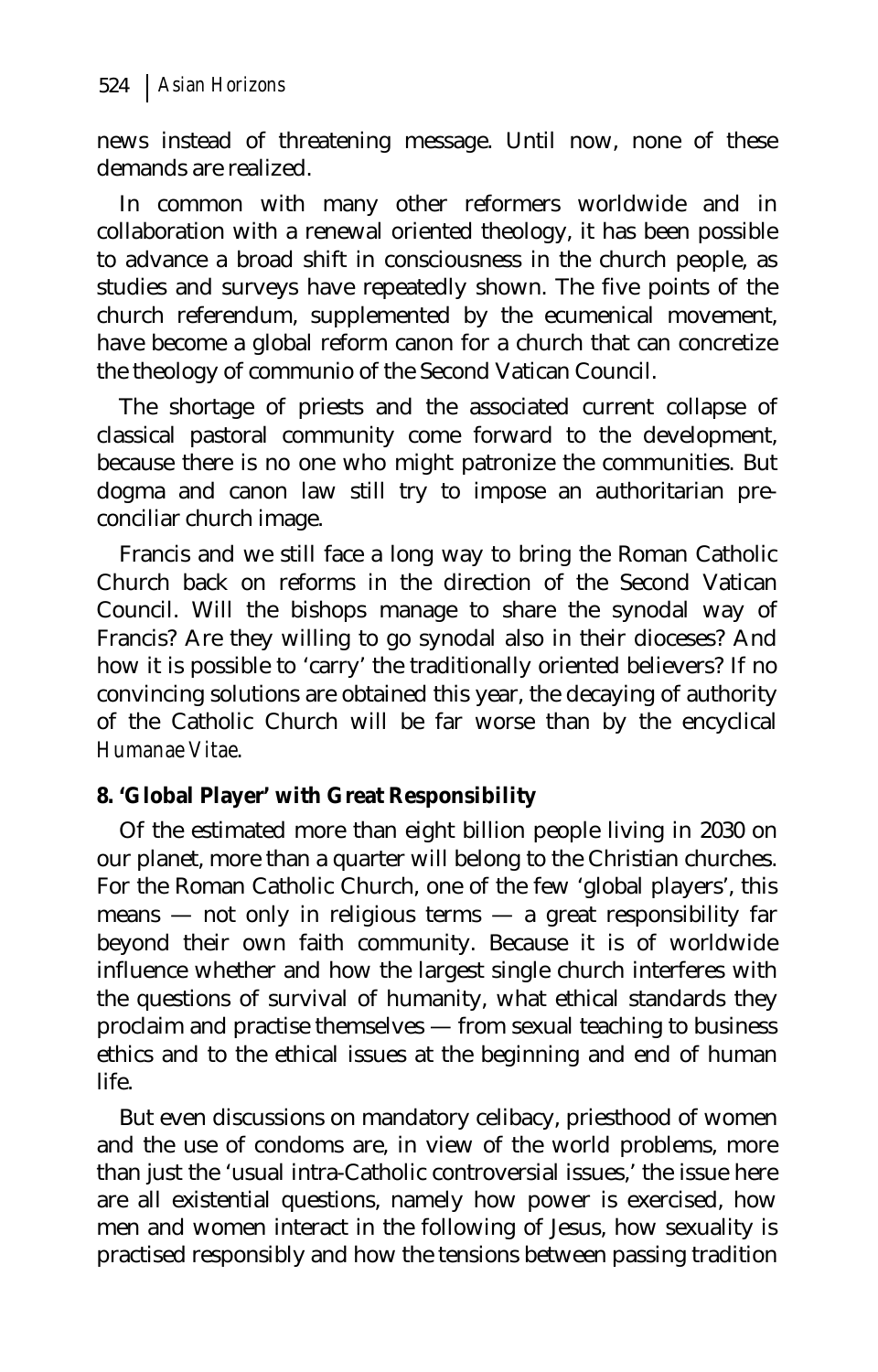and the necessary renewal can be made productive. Church reform and survival issues facing humanity are so closely intertwined.

'The renewal comes from the periphery,' this word of Leonardo Boff seems to have become true with Jorge Mario Bergoglio geographically and by content. The deep crisis in the church leadership has not yet been overcome. Now there is at least reasonable hope for a change in the Roman Catholic Church.

The key question for the future I see is what religions can contribute to the solution of the immense global social and economic problems, but especially if they can arrive with each other to a peaceful coexistence. The liberating message of Jesus Christ, his commitment to the marginalized, his love of neighbour and even love of enemies can contribute significantly to addressing the fundamental problems of humanity. For this purpose, we urgently need new forms of participation in the central issues of future in order to take and to dare responsibility in the great upheavals.

All the forces of reform should support a determined and consequent course of reform of Francis to counter the still strong resistance within the Church. Let us cooperate in order to make it possible to initiate a process of change and make it irreversible, so that the Roman Catholic Church can carry out its tasks in the rapidly changing global community of humankind.

#### **References**

Arntz, Norbert, Pastorale Umkehr - Das Programm des Franziskus-Pontifikats, München, 28 Seiten, "Gelbe Reihe" der Kirchen Volks Bewegung, 2013, *Wir sind Kirche,* www.wir-sindkirche.de/files/2102\_GR\_Arntz\_Pastorale\_ Umkehr.pdf.

Erbacher, Jürgen, *Ein radikaler Papst. Die franziskanische Wende,* München: Pattloch, 2014.

Franziskus, Apostolisches Schreiben *Evangelii Gaudium* (24.11.2013), http://w2.vatican.va/content/francesco/de/apost\_exhortations/document s/papa-francesco\_esortazione-ap\_20131124\_evangelii-gaudium.html, oder als Buch bei Herder Freiburg.

Franziskus, "Ansprache vor den Teilnehmern am Welttreffen der Sozialen Bewegungen in der Alten Synodenaula, Rom, Dienstag 28. Oktober 2014Übersetzt von Norbert Arntz, www.itpol.de/?p=1491 oder in Publik-Forum-Dossier "Die Kraft der Armen" 5.12.2014.

Häring, Hermann, *Versuchung Fundamentalismus,* Gütersloh: Gütersloher Verlagshaus, 2013.